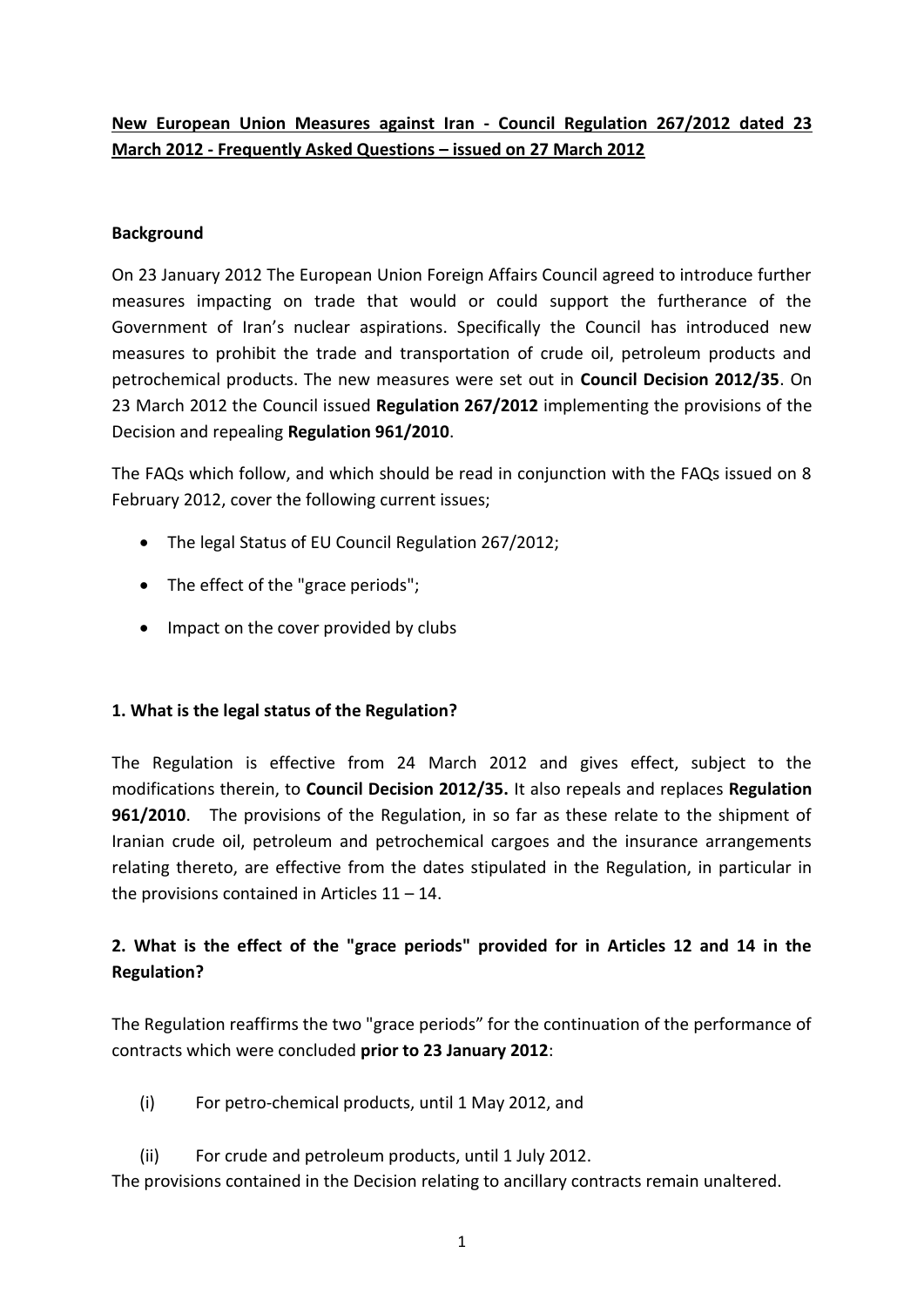New provisions are included in the Regulation which require the contractual performing party to give a minimum 20 working days' notice of the activity or transaction to the competent authority of its Member State. This requirement would apply to an EU shipowner transporting crude oil, petroleum or petrochemical products to EU or other destinations. It will not however apply in relation to insurance or reinsurance cover arrangements.

Two new carve-outs are provided in relation to the provision, directly or indirectly, of third party liability insurance and environmental liability insurance and reinsurance until 1 July 2012 (in respect of Iranian crude oil and / or petroleum products) and 1 May 2012 (in respect of Iranian petrochemicals). P&I insurance will fall within the scope of these carve outs. The effect of these carve outs is to exempt from the pre 23 January contractual execution requirement, third party liability, marine and environmental liability insurance and reinsurance cover, so that cover may continue to be provided, but only up to 1 July 2012 (in respect of the insurance and reinsurance of the transportation of Iranian crude oil and petroleum products and 1 May 2012 (in respect of petrochemicals) and not beyond. However existing Club Rules will operate to exclude recovery for liabilities incurred in the course of unlawful trading, for example in the case of Members subject to EU jurisdiction, liabilities incurred in the course of executing a trade contract involving a prohibited trade entered into after 23<sup>rd</sup> January 2012.

For Members wishing to take advantage of these carve outs it is important to note that the cargoes must be discharged and the voyage completed before the end of the carve out periods to avoid any possibility of contravening a club's sanctions rules.

#### **3. How will the Regulation impact on the P&I cover provided by clubs?**

#### **(a) Trading prohibitions**

The relevant wordings in Articles 12 and 14 of the Regulation permit the import or transport by EU regulated shipowners of Iranian crude oil, petroleum products and petro-chemical products which are covered by pre 23 January 2012 contracts (or pursuant to contracts ancillary thereto) up to the respective cut off dates of 1 July 2012 and 1 May 2012. Import or transport by EU shipowners pursuant to post 23 January 2012 contracts is prohibited.

Non-EU regulated shipowners may also continue to transport such cargoes for delivery in the EU subject to pre 23 January contractual arrangements (or pursuant to contracts ancillary thereto) up to the respective cut off dates. Thereafter non-EU shipowners may continue to transport such cargoes to non-EU destinations, subject always to any other applicable sanctions legislation.